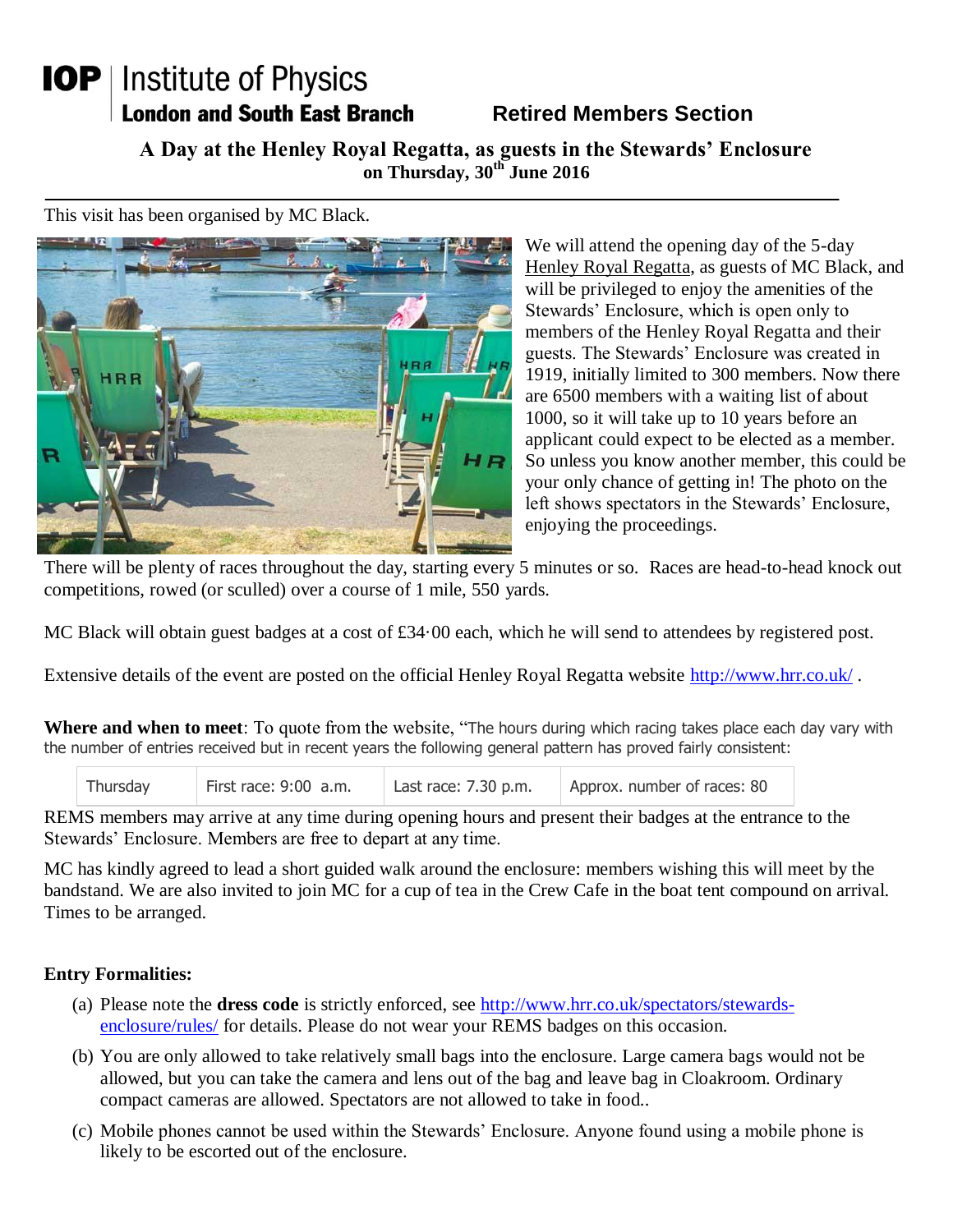Getting there: Please refer to <http://www.hrr.co.uk/spectators/information/getting-here/>.

Please indicate your mode of travel on the booking form.

Car: If you are going by car, you will need a parking label (stuck to windscreen), which costs £30·00. You can buy a parking label on arrival providing the weather is dry, but if the car park field is soggy, only pre-purchased labels will be accepted, so it is highly recommended that you indicate on the booking form that you would like a label, which MC Black will obtain for you.

You should refer to [http://www.hrr.co.uk/fs/downloads/henley\\_traffic.pdf](http://www.hrr.co.uk/fs/downloads/henley_traffic.pdf) before setting out. This shows how the one-way system changes at approximately 4pm. It is not advisable to leave around this time, as traffic is held up while the signs are changed.

Train: If you are coming by train, please note the information about public transport which is at the very end of the web page<http://www.hrr.co.uk/spectators/information/getting-here/>. At the time of writing, nothing was available, so please check closer to the event to ensure you are looking at a valid timetable.

**Lunch arrangements:** at lunch time, members can eat in the luncheon tent, or walk across Henley Bridge into town, or picnic in the car park. However, the lunch tent is expensive, and restaurants and pubs in the town centre will be overflowing with visitors, so a picnic is very much recommended. MC Black has offered to provide a Picnic Lunch with some wine for everybody, at a cost of £15.00 per head, adjacent to his parking space (plot J13 in Lion Meadow – quite near the entrance to the Boat Tent Compound). If you decide on the picnic and are driving, please bring a folding chair and table, (but MC will bring a few folding tables). We will use disposable plates and cutlery for convenience.

Please indicate on the booking form if you would like to picnic.



**Evening Meal:** MC will book an evening meal in a charming country pub, The Flower Pot, Ferry Lane, Aston, Henley on Thames, RG9 3DG, website [http://www.brakspear.co.uk/our\\_pubs/pub\\_page/97/flower-pot/](http://www.brakspear.co.uk/our_pubs/pub_page/97/flower-pot/) .

The Flower Pot is 2-3 miles from the enclosures, not really walking distance, but members with cars should be willing to give lifts to those without cars. The menu is shown on a 'specials board' and the printed menu is only for bar snacks, but I am assured that there is an extensive choice, including fish. If the weather is good, there will be a BBQ.

Please indicate on the booking form if you would like an evening meal.

**Numbers:** Maximum: 12, limited to member plus 1 guest.

**Costs:** £34 per person for a guest badge for the day, plus £30 if a parking label is required, plus £7.25 to cover the cost for MC to post the badges (and label) via registered post. Note that the postage goes up in April, but MC has purchased registered envelopes to beat the increase. MC will apply for tickets early in April, so you will not know if your application has been accepted until then. If not successful, any monies paid will obviously be refunded.

**Additional entrance badges:** If you would like to bring additional guests, or go on another day, please contact MC Black. He can send you vouchers, which you can use to apply for additional guest badges, but please note that applications may not be successful.

**Contacts:** MC Black's home phone number is 01920 467930. **On the day,** you can try ringing MC's cell'phone on 07880 980 921 until around 08:30 but if he will not be able to answer it once he's in the Enclosure. If there's no answer or after this time, try a SMS text message. John Belling's mobile is 07986 379935.

The best time to ring MC is early mornings before 09:30; members who have met MC's mother will understand.